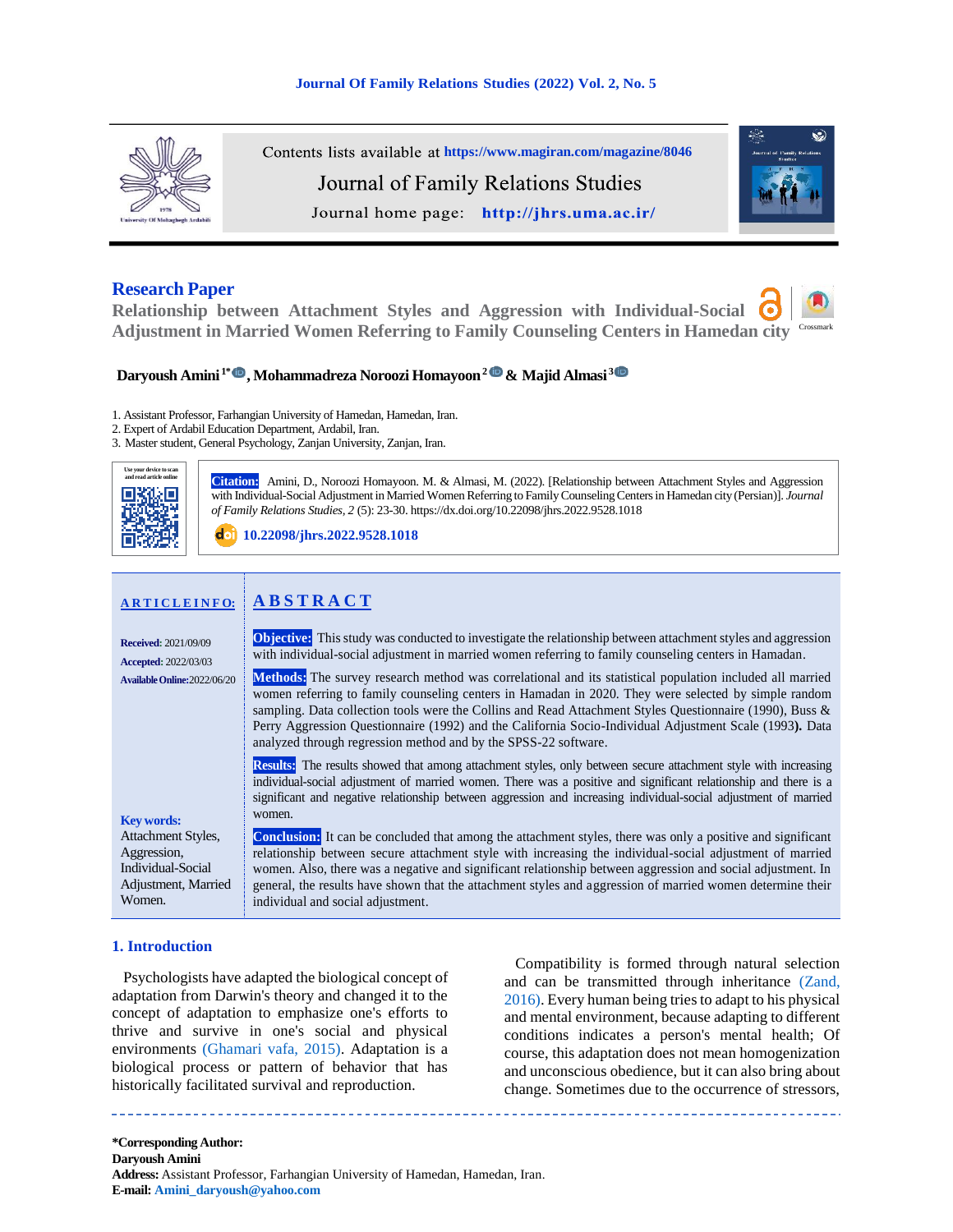**D. Amini et al [Journal Of](http://jhrs.uma.ac.ir/)  [Family Relations Studies](http://jhrs.uma.ac.ir/)  [\(2022\) Vol. 2, No. 5](http://jhrs.uma.ac.ir/)**

<span id="page-1-5"></span><span id="page-1-3"></span><span id="page-1-2"></span>human adaptation has problems and causes maladaptive behaviors; Adaptation therefore includes the set of actions and behaviors that a person expresses in new situations and conditions to provide appropriate responses to stimuli. On the other hand, behavioral and psychological abnormalities and methods of dealing with them is one of the most important social issues and problems in various societies today; so There is no doubt that in the issue of mental health, adaptation is becoming more important day by day [\(Agham](#page-6-1)  [Mohammadian Sherbaf, 2014\).](#page-6-1) In Rogers' viewpoint, an incompatible personality is internally threatened, and unlike compatible individuals, they appear to be characters in whom there is no sign of feeling threatened. Because adjustment can cover a wide range of dimensions, including community, family, emotions, occupation, health, and marriage, some experts consider social adjustment to be the foremost of other dimensions of adjustment. The dimensions of the problem of adaptation can change in any period of time and at any stage of internal and external social developments; but a society cannot be imagined that does not face the problem of incompatibility of its individuals. Fortunately, most people adapt to their environment and adapt to the group they are in contact with without colliding with others; but there are other people who disrupt their social adjustment with special and abnormal mental and behavioral habits and characteristics [\(Amani, Etemadi, Fatehizadeh and](#page-6-2)  [Bahrami,](#page-6-2) 2012). Attachment styles seem to have played an important role in the development of psychological and social adjustment. Attachment is a stable emotional bond between two people in which one of the them tries to maintain closeness or proximity to the subject of the resulting attachment to ensure that the relationship continues [\(Bowlby, 1990\).](#page-6-3) Attachment is a special emotional relationship that needs care - pleasure. A person's first attachment, known as primary attachment, is the initial emotional connection that develops between the child and the mother, and basically the style of this relationship plays a very important role in emotional relationships in adulthood [\(Cassidy and Shaver, 2003\).](#page-6-4) Attachment includes three styles: secure, insecure (avoidance) and ambivalent (anxiety). People with secure attachments; Basically, it is easy for them to communicate with others, they feel comfortable with others relying on them, or relying on others themselves, and they do not worry about the proximity and distance of others; People with insecure attachments cannot fully trust and approach others, and even others are not allowed to approach the person, these people feel a lot of emotional turmoil [\(Brown,](#page-6-5)  [2012\).](#page-6-5) [Bowlby \(1990\)](#page-6-3) believes that the process of <span id="page-1-10"></span><span id="page-1-9"></span><span id="page-1-8"></span><span id="page-1-7"></span><span id="page-1-6"></span><span id="page-1-4"></span><span id="page-1-1"></span><span id="page-1-0"></span>adaptation and incompatibility should be considered as a continuous, long and graduated line, each point of which indicates a degree of adaptation. Important social factors have an impact on the formation of adaptation. One of these important and influential factors is the parent's response to the needs of the child in childhood, which is effective in the formation of attachment styles in the child. Bowlby points out that the relationship of child with his/her caregivers (mother or surrogate mother) in the early years of life leads to the formation of certain psychological patterns that are the basis of interpersonal relationships in adulthood. Attachment is a special emotional relationship that requires the exchange of pleasure, care and comfort. According to the Bowlby research, secure attachment is associated with positive communication traits that include intimacy and satisfaction, as well as avoidant attachment with lower levels of intimacy and commitment, and ambivalent attachment is associated with low enthusiasm and preoccupation with low happiness relationships [\(Feeney, Noller and Patty,](#page-6-6)  [2015\).](#page-6-6) Another variable that can play a role in individual-social adjustment is aggression. Aggression is basically an action that includes two completely different types. The former is instrumental and the latter hostile or reactionary. The type and extent of aggression varies from person to person, from simple stages that begin with harassment and talking at night, and in more complex stages seen as sadistic tendencies. Often aggressors in facing with a person weaker than themselves, extern their aggression, punch and kick the person to death and destruction, and the rate is higher in people who have problems in lif[e \(Karami, Hosseini](#page-7-1)  [and Zaki, 2016\).](#page-7-1) Aggression is a type of emotion that occurs in the life of all inclusive people and plays an important role in the life of the individual [\(Ghamari](#page-6-0)  [vafa, 2015\).](#page-6-0) Experts define aggression as a feeling, mental, psychological, and inner state that is accompanied by a kind of stimulus, physiological, and psychological pattern [\(Qaemi, 2013\).](#page-7-2) Review of the research literature between attachment styles and adaptation in different situations indicates the relationship between ambivalent styles. A significant relationship between attachment styles with level of adjustment has been reported by [Nigel and Sundin](#page-7-3)  [\(2013\).](#page-7-3) The results of [Allen's \(2014\)](#page-6-7) research showed that insecure attachment style in children and adolescents is associated with their dysfunctional psychological performance. Findings from [Nicholson's](#page-7-4)  [\(2015\)](#page-7-4) study showed uncompromising behavioral patterns and psychosocial behavior with insecure attachment style.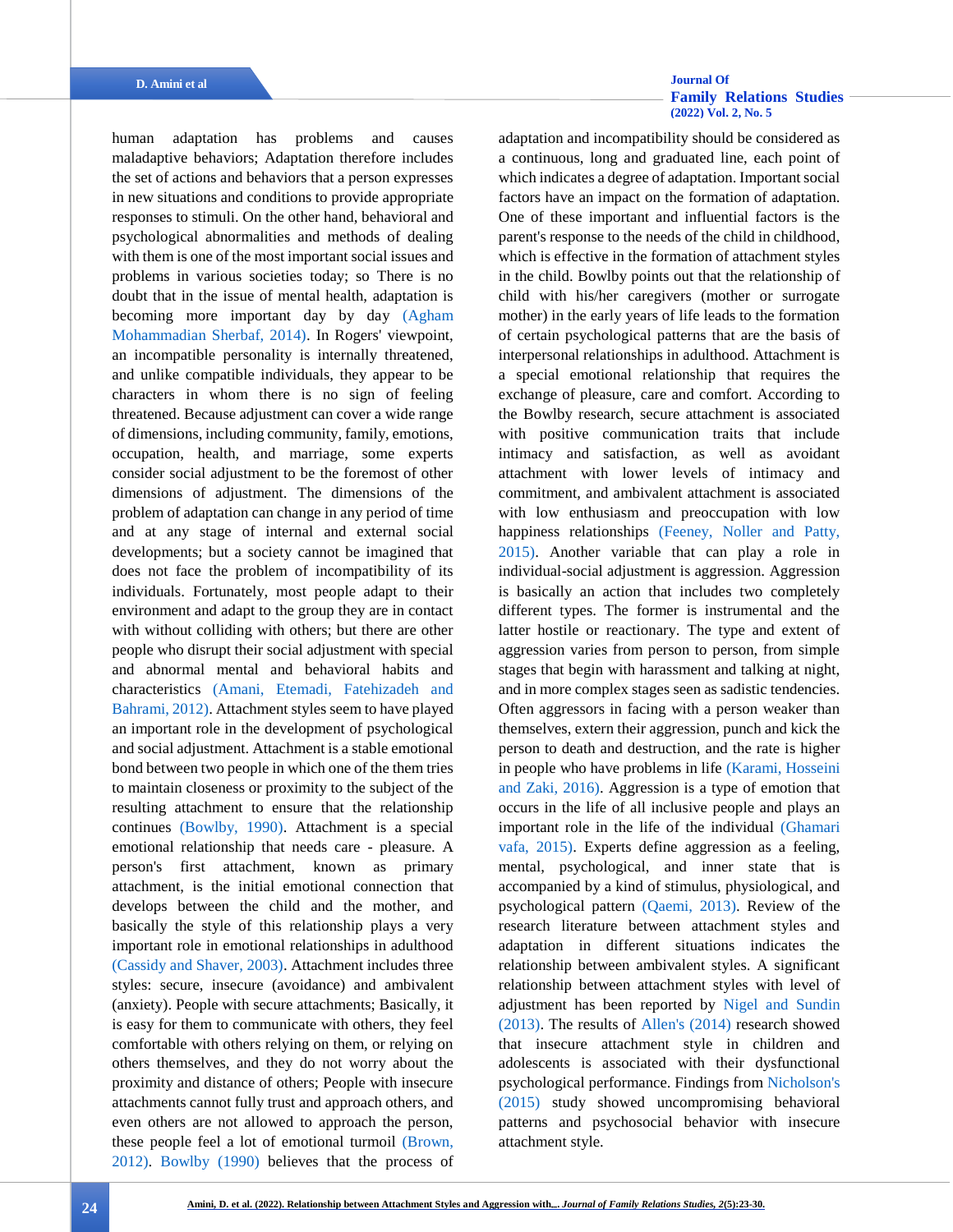<span id="page-2-6"></span><span id="page-2-5"></span>The results of [Allen's \(2014\)](#page-6-7) research showed that insecure attachment style in children and adolescents is associated with their dysfunctional psychological performance. Findings from [Nicholson's \(2015\)](#page-7-4) study showed uncompromising behavioral patterns and psychosocial behavior with insecure attachment style. Also adolescent attachment is related with some psychological disorders such as depression, anxiety, antisocial personality disorder and adjustment disorder [\(Rosenstain & Horowits, 2016\).](#page-7-5) The results of [Akbari](#page-6-8)  [and Musazadeh \(2018\)](#page-6-8) showed that mothers' impulsivity and aggression have a positive and significant relationship with their children's social adjustment and the research study has been confirmed. [Makarchi \(2017\)](#page-7-6) showed that secure attachment and avoidance styles have a significant relationship with the dimensions of identity (commitment and exploration) and among the dimensions of social adjustment only social skill is related to secure attachment style and other dimensions have no relationship with secure attachment style. The significant relationship between secure attachment style with adjustment rate, avoidant and ambivalent insecure attachment styles with degree of incompatibility were the results of studies' [Karami,](#page-7-1)  [Hosseini and Zaki, \(2016\).](#page-7-1) There is a negative and significant relationship between social intelligence with aggression components [\(Jamali Gharagheshlagi](#page-7-7)  [and Esavi, 2015\).](#page-7-7) [Crik and Led \(2017\)](#page-6-9) in a study showed that rejected children feel more lonely and anxious than other peers. Therefore, it can be inferred that aggressive children are excluded from their friends and peers because they are not accepted by them, and their rejection causes them to feel lonely, depressed, and ultimately more incompatible[. Heather](#page-6-10) [and Tebbut \(2017\)](#page-6-10) showed experimentally on a number of aggressive subjects that active application of coping skills increases treatment outcomes. So that people who used coping strategies (including rejection skills, social skills, muscle relaxation, stress management, problem-solving methods) had better and healthier communication and were less aggressive and had a higher rate of social adjustment. The training of aggression control skills has a significant effect on improving and increasing the social adjustment of people (Harrell [and Strauss, 2015\).](#page-6-11) Considering that adaptation is one of the main signs of mental health and its importance in all aspects of life including individual, family, education, occupation and social is clear and the issue that human beings through adaptation to new conditions, anxiety, stress reduce depression and maintains mental health, pave the way for success. Regarding the prominent role of attachment in the formation of adjustment and considering that parental attachment has a significant effect on children's attachment and need for couples' adjustment in raising children and creating satisfaction; paying attention to the influential factors and predictors of adjustment is necessary. People with different attachment styles have difference level of aggression and adaptation, determining the level of aggression and adaptation of each type of attachment style doubles the need for this study. In this study, the main question is that is there relationship between attachment style and aggression with individual-social adjustment of married women referring to family counseling centers in Hamedan?

### <span id="page-2-0"></span>**2. Materials and Methods**

This study was a descriptive correlation research. The statistical population of the study includes all married women who referring to family counseling centers in Hamadan in 2020 (about 1200 people). Among the counseling centers of Hamedan, three centers were randomly selected and using the sampling formulas of Tabachnick and Fidell (2007), 106 people (number of predictor variables +104) were selected by available sampling method. Data analyzed through descriptive and analytical methods by spss-25.

<span id="page-2-4"></span><span id="page-2-1"></span>The tools used in this study include three standard questionnaires as follows:

<span id="page-2-3"></span><span id="page-2-2"></span> **1- Individual-social adjustment questionnaire:** To measure the level of individual-social adjustment of the subjects, the California CPI (1993) scale was used. Clark et al (1993) have developed this test to measure different life compromises that have two poles of individual and social adjustment, having two choices, yes or no. This test has 12 subscales, half of which are for measuring individual adjustment and the other half for measuring social adjustment. Answering the 90 questions of the California Personality Individual-Social Adjustment subtest is yes and no. Based on the test correction key, all six scales are assigned to the correct answers with a score of "one" and the incorrect answers with a score of "zero". The correct scores for the 15 questions on each scale are then added together to give the score for each subscale. Then the scores for all six scales (social patterns, social skills, antisocial interests, family relationships, school relationships, social relationships) are added together and the total social adjustment score is obtained. Validity and reliability have been reported for the personal adjustment scale about 0.89 to 0.91 and for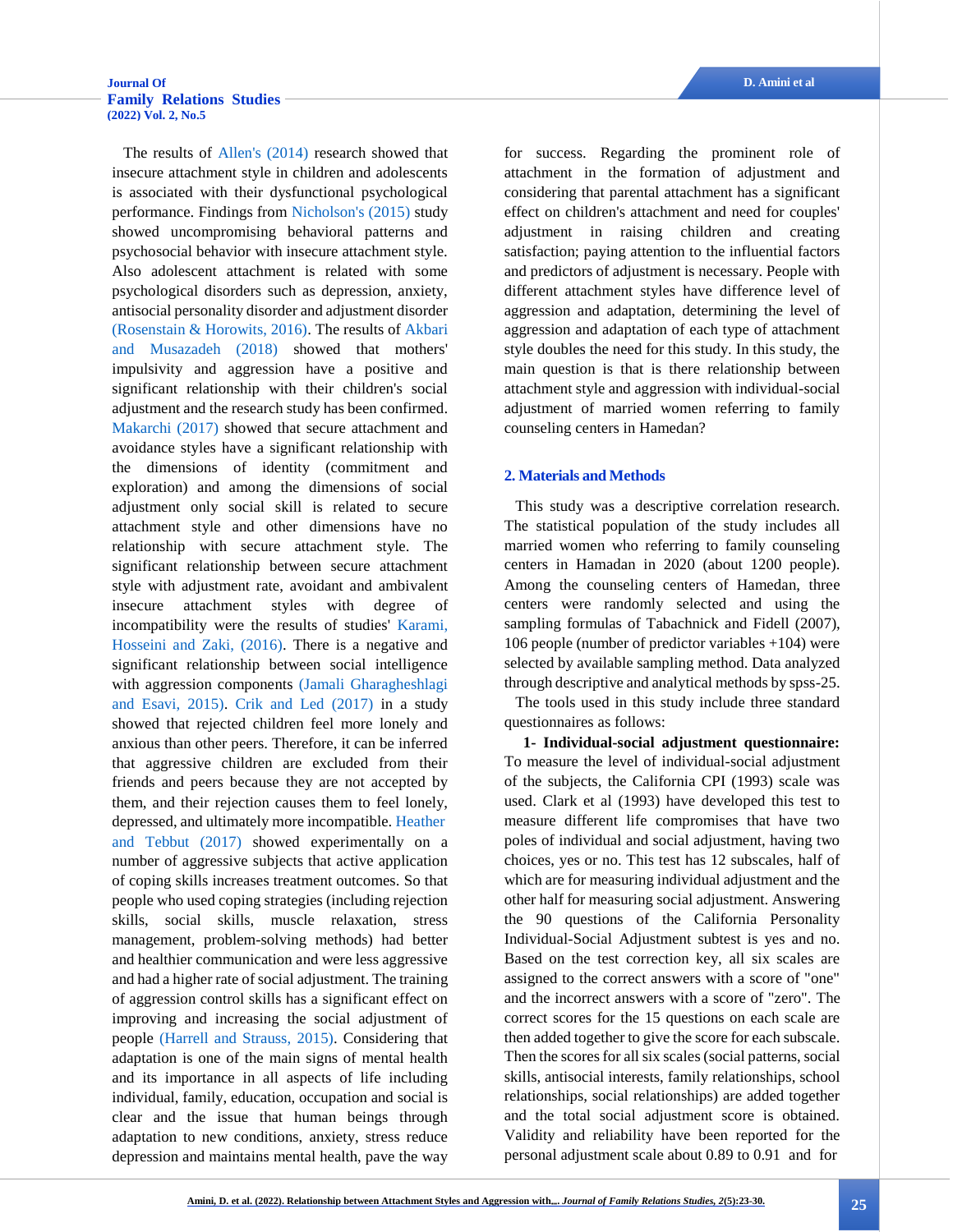the social adjustment scale about 0.87 to 0.91. These coefficients are in the range of 0.60 to 0.87 for the test sub-scales and 0.91 to 0.92 for the whole test. [Akhondi](#page-6-12)  [\(2007\)](#page-6-12) estimated the validity coefficient of the test through a retest on 86 ordinary students in Tehran to be 0.54. Johnbert and Stephens (2001) estimated the test validity coefficient 0.54 through a retest on 86 subjects using the Richardson formula was obtained 0.81.

**2- Adult Attachment Styles Scale (RAAS) Collins and Read (1990):** This scale includes self-assessment of relationship building skills and description of how to build attachment relationships about attachment figures with close people. This questionnaire is based on the Likert scale According to the instructions of the questionnaire, 6 items related to each subscale are determined. Depending on which circle the subject has marked on each sentence in the answer sheet, his score will be determined for each subscale. Questions 1, 6, 8, 12, 13, 17 measure secure attachment. Questions 2, 5, 7, 14, 16, and 18 assess avoidance attachment, and finally questions 3, 4, 9, 10, 11, and 15 measure ambivalent attachment. In cases where questions must be scored in reverse (marked with \* in the scoring instructions), options 1 to 5 must be scored 4, 3, 2, 1 and 0, respectively. Questions marked with an asterisk should be scored in reverse before summing. The scores of the 6 items of each scale are added together and a subscale score is obtained. Due to the fact that Cronbach's alpha values in all cases are equal to or more than 0.80, the test has a high validity. In Pakdaman ( ) study, validity of the test was determined by using retesting as a correlation between two performances. This questionnaire (RAAS) was administered to high school girls and boys who were randomly selected. The results of twice-performing this questionnaire with a time interval of one month from each other showed that this test is valid at the level of 0.95. The overall reliability of this scale was reported 0.67, in addition to the alpha coefficients of

<span id="page-3-0"></span>safe, avoidance and ambivalent styles were 0.80, 0.57 and 0.32, respectively (Baldwin, 1995; quoted Hosseini, 2005). In the study of Khavaninzadeh et al. (2006), the total alpha coefficient of this scale was 0.64.

<span id="page-3-1"></span>**3- Aggression Questionnaire:** Buss & Perri Aggression Questionnaire (1992) was used to determine the degree of aggression. The new version of the Aggression Questionnaire, the previous version of which was called the Hostility Questionnaire, was reviewed by Buss [and Perry \(1992\).](#page-6-13) This questionnaire is a self-report tool that includes 29 terms and four subscales which are physical and verbal aggression and hostility. Each expression in the range of 5 degrees is quite like me (5), somewhat like me (4), neither like me nor like me (3), somewhat not like me and somewhat like me (2), to Not like me at all. The two expressions 9 and 21 have inverse scores. The total aggression score is obtained by summing the scores of the subscales (Buss and [Perri, 1992\).](#page-6-13) The aggression questionnaire has acceptable validity and validity. The results of the retest coefficient for the four subscales (with an interval of 9 weeks) were 0.80 to 0.72 and the average between the four subscales was 0.38 to 0.49. [Buss and Perry \(1992\)](#page-6-13) used Cronbach's alpha to measure the internal validity of the scale, which showed that the internal consistency of the physical, verbal aggression and anger were 0.82, 0.81, 0.83, 0.80, respectively.

### **3. Results**

Based on the findings, the age of 37 people (%34.9) of the respondents was less than 25 years, 44 (%41.5) were between 26 and 30 years old and 25 (%23.6) were over 30 years old. The minimum, maximum and average age were 19, 44 and 25.93 years old. In the data analysis stage, two descriptive and inferential statistical methods were used. Pearson correlation and multivariate linear regression tests were used to test the research.

| The degree of attachment of married women | <b>Number</b> | <b>Percentage</b> | The cumulative percentage  |
|-------------------------------------------|---------------|-------------------|----------------------------|
| Secure style                              | 27            | 25.4              | 25.4                       |
| Avoidance style                           | 39            | 36.8              | 62.2                       |
| Ambivalent style / anxious style          | 40            | 37.8              | 100                        |
| Total                                     | 106           | 100               |                            |
| The degree of aggression of married women | Number        | Percentage        | The cumulative percentage. |
| very low                                  |               | 5.7               | 5.7                        |
| low                                       | 27            | 25.4              | 31.1                       |
| medium                                    | 43            | 40.6              | 71.7                       |
| much                                      | 30            | 28.3              | 100                        |
| <b>Total</b>                              | 106           | 100               |                            |

**Table 1. Frequency distribution of attachment and aggression styles**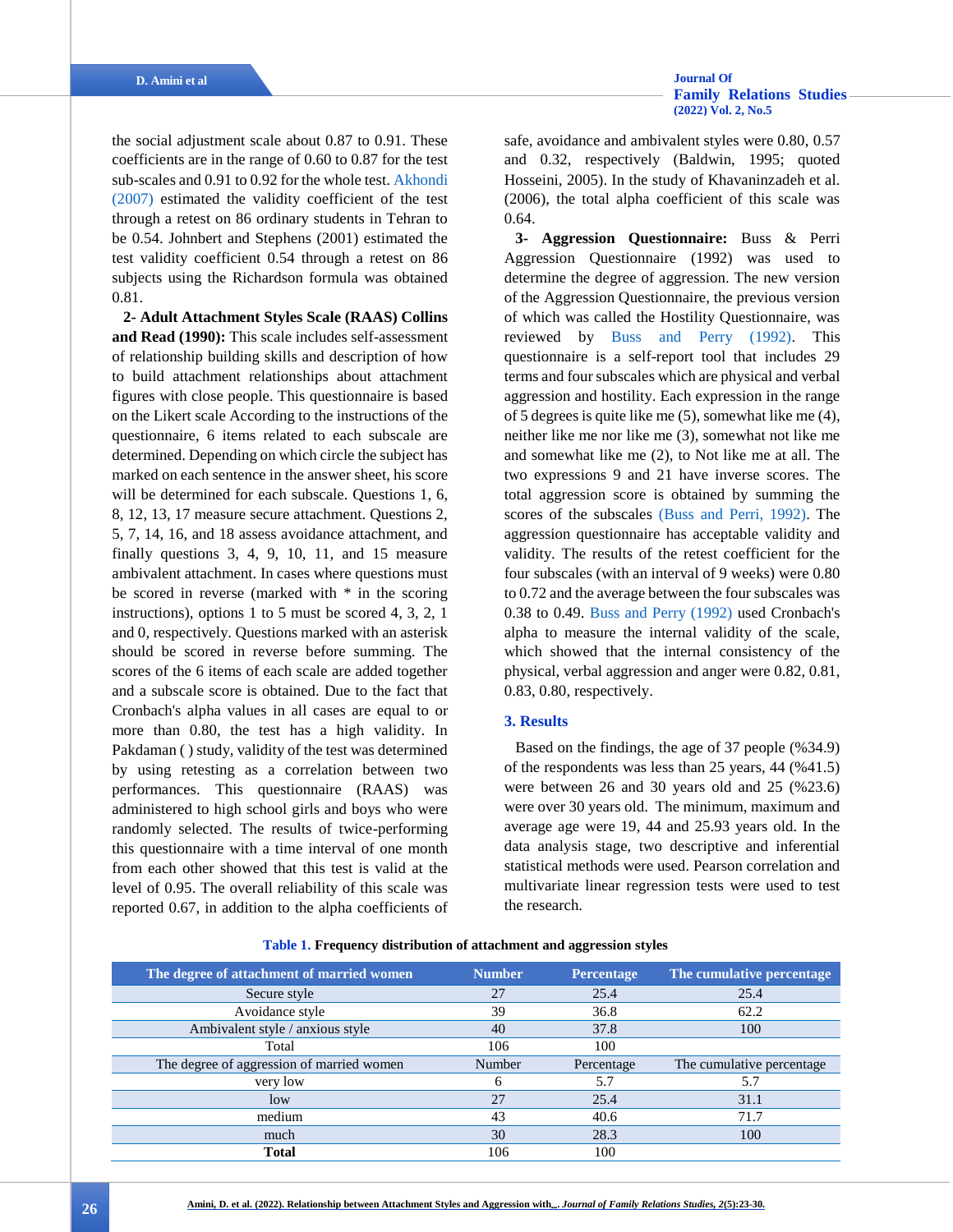### **[Journal Of](http://jhrs.uma.ac.ir/) D. Amini et al [Family Relations Studies](http://jhrs.uma.ac.ir/)  [\(2022\) Vol. 2, No. 5](http://jhrs.uma.ac.ir/)**

According to Table 1, attachment style of 27 respondents' (25.4%) were safe, 39 ones (%36.8) were avoidant and 40 respondents (%37.8) were ambivalent / anxious. The rate of aggression in 6 respondents (%5.7) was very low, 27 ones (%25.4) was low, 43 ones (%40.6) was moderate and 30 ones (%28.3) was high.

### **Table 2. The results of Pearson correlation test between aggression and individual-social adjustment of married women**

| <b>Variables</b> |                   |      | Increase individual-social adaptation |                      |  |
|------------------|-------------------|------|---------------------------------------|----------------------|--|
|                  |                   |      |                                       | s.e                  |  |
|                  |                   |      | 12.25                                 | 2.76                 |  |
|                  |                   |      |                                       | P.Value              |  |
|                  | $\mathbf{v}$<br>A | 62.3 |                                       |                      |  |
| aggression       | s.e               | 4.94 | $-0.28$                               | $*$ <sup>0.001</sup> |  |

The results of the above table, which examines the relationship between aggression and increasing the socio-individual adjustment of married women, show

that there is a significant and negative relationship  $(r=$ 0.28) between these two variables ( $p < 0.001$ ).

| Table 3. Regression determination coefficient, Analysis of variance and Linear regression equation in prediction of |
|---------------------------------------------------------------------------------------------------------------------|
| individual-social adjustment through attachment styles and aggression                                               |

| <b>Model</b>               | <b>Multiple correlation</b><br>coefficient |         | The coefficient of<br>determination | <b>Adjustment</b><br>factor |                 | <b>Deviation error</b><br>from estimation |                        | <b>Durbin Watson</b>       |  |
|----------------------------|--------------------------------------------|---------|-------------------------------------|-----------------------------|-----------------|-------------------------------------------|------------------------|----------------------------|--|
|                            | 0.41                                       |         | 0.16                                |                             | 0.15            | 2.55                                      |                        | 1.90                       |  |
| <b>Regression</b><br>model | Total squares                              |         | Degrees of freedom                  |                             | Average squares | F                                         | The significance level |                            |  |
| <b>Regression</b>          |                                            | 134.85  | 2                                   |                             | 67.43           |                                           |                        | 0.001                      |  |
| <b>Remaining</b>           |                                            | 681.40  | 105                                 |                             | 6.49            | 10.39                                     |                        |                            |  |
| <b>Total</b>               |                                            | 816.25  | 107                                 |                             |                 |                                           |                        |                            |  |
|                            |                                            |         | <b>Non-standard beta</b>            | standard beta               |                 | $T$ test                                  |                        | <b>Variance inequality</b> |  |
| <b>Regression model</b>    |                                            | B       | The standard error                  | <b>B</b> eta                | т               | Sig                                       | Tolerance              | VIF                        |  |
| Width of origin (a)        |                                            | 27.63   | 3.54                                | $\overline{\phantom{a}}$    | 7.80            | 0.001                                     | 0.97                   | 1.03                       |  |
| <b>Attachment Styles</b>   |                                            | $-0.24$ | 0.07                                | $-0.30$                     | $-3.27$         | 0.001                                     |                        |                            |  |
| aggression                 |                                            | $-0.13$ | 0.05                                | $-0.23$                     | $-2.59$         | 0.011                                     | 0.97                   | 1.03                       |  |

So as shown in table 3, attachment styles and aggression can explain about 15 percent in variance of individual-social adjustment. Therefore, based on amount of Beta, attachment styles (Beta= -0.30) and aggression (Beta= 0.23) are variables for prediction of individual-social adjustment.

| Table 4. Regression determination coefficient, Analysis of variance and Regression line equation in prediction of |
|-------------------------------------------------------------------------------------------------------------------|
| attachment styles in individual-social adjustment                                                                 |

| <b>Model</b>                                | <b>Multiple</b><br>correlation<br>coefficient | The coefficient of<br>determination | <b>Adjustment factor</b> |         | <b>Deviation</b><br>error from<br>estimation | <b>Watson Durbin</b> |                        |  |
|---------------------------------------------|-----------------------------------------------|-------------------------------------|--------------------------|---------|----------------------------------------------|----------------------|------------------------|--|
|                                             | 0.37                                          | 0.14                                | 0.11                     |         | 11.37                                        |                      | 1.94                   |  |
| <b>Regression model</b>                     | <b>Total squares</b>                          | <b>Degrees of freedom</b>           | Average squares          |         | F                                            |                      | The significance level |  |
| <b>Regression</b>                           | 2161.63                                       | 3                                   | 720.54                   |         |                                              |                      |                        |  |
| Remaining                                   | 13318.57                                      | 369                                 | 129.31                   |         | 5.57                                         |                      | 0.001                  |  |
| <b>Total</b>                                | 15480.21                                      | 372                                 |                          |         |                                              |                      |                        |  |
| <b>Regression model</b>                     | Non-standard beta                             |                                     | standard beta            |         | T test                                       | Variance inequality  |                        |  |
|                                             | B                                             | The standard error                  | <b>Beta</b>              | T       | <b>Sig</b>                                   | <b>Tolerance</b>     | <b>VIF</b>             |  |
| Width of origin<br>(a)                      | 58.08                                         | 7.75                                | $\overline{\phantom{a}}$ | 7.49    | 0.001                                        | 0.80                 | 1.25                   |  |
| <b>Secure</b><br>attachment style           | 1.66                                          | 0.42                                | 0.40                     | 3.89    | 0.001                                        |                      |                        |  |
| Avoidant<br>attachment style                | $-0.20$                                       | 0.41                                | $-0.04$                  | $-0.48$ | 0.630                                        | 0.95                 | 1.05                   |  |
| Ambivalent /<br>anxious<br>attachment style | $-0.57$                                       | 0.34                                | $-0.17$                  | $-1.68$ | 0.096                                        | 0.83                 | 1.20                   |  |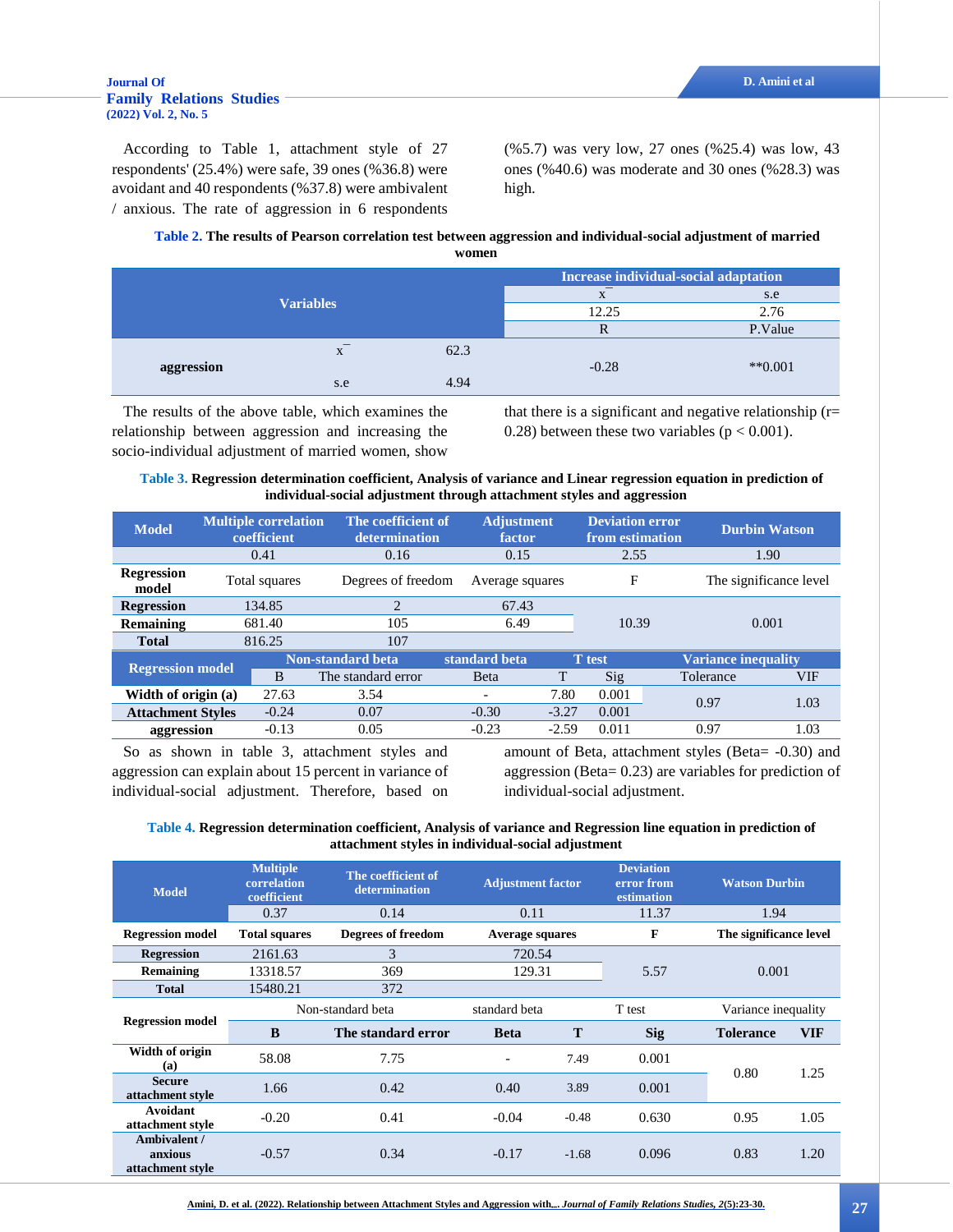In order to analysis the role of attachment styles as predicting variables on variance of individual-social adjustment as criteria variable was used multivariable regression analysis. As shown in table 2, the amount of F is significant ( $P < 0.001$ ). So secure attachment style can explain 11 percent in variance of individualsocial adjustment (Beta= 0.40).

## **4. Discussion and Conclusion**

This study was performed to evaluate relationship between attachment styles and aggression with individual-social adjustment of married women referring to family counseling centers in Hamadan. According to results, a significant correlation was found between attachment styles and aggression with individual-social adjustment. This laid in results of some studies [\(Akbari & Musazadeh, 2018;](#page-6-8) [Makarchi,](#page-7-6)  [2017;](#page-7-6) [Karami et al., 2016;](#page-7-1) [Jamali Gharagheshlagi &](#page-7-7)  [Esavi, 2015;](#page-7-7) [Amani et al., 2012;](#page-6-2) [Crik & Led, 2017;](#page-6-9) Heather [& Tebbut, 2017\).](#page-6-10)

Regarding the cause of such an outcome, it can be said that the result of the process of secure attachment is the creation of a sense of security in the individual, while the consequence of insecure attachments is the creation of fear, panic and individual-social incompatibility. In this regard, Roberts et al. (2012) stated that the psychological consequence of insecure attachment styles in stressful situations is creation of stress, anxiety and depression, and individual-social incompatibility, while the psychological consequence of secure attachment style in such situations is wellbeing and ultimately increased adaptation. Also, since secure attachment style is described as an inner sense of value, comfort, and intimacy in close relationships, it is expected that people with secure attachment styles will Have more adapt to people with insecure attachment styles (avoidance or ambivalent). In addition, aggressive behavior is very unpleasant and undesirable and causes a lot of harm to both the person and those around him/her. People who are aggressive tend to experience more depression and anxiety than others, and this can lead to serious emotional problems and incompatibility with others. In addition, aggression will often be harmful, especially women who express their anger in an aggressive manner show more social and emotional incompatibility than calm and non-aggressive women.

The findings of correlation between secure attachment style with individual-social adjustment was another result of this study that is in consistent with results of some researchers [\(Makarchi, 2017;](#page-7-6) [Karami et al., 2016; Teymourpour et al. 2014;](#page-7-1) [Amani](#page-6-2) 

# **[Family Relations Studies](http://jhrs.uma.ac.ir/)  [\(2022\) Vol. 2, No. 5](http://jhrs.uma.ac.ir/)**

[et al. 2012\).](#page-6-2) Explaining this result, it can be said that secure attachment style is an effective source to deal with incompatibility, while insecure attachment styles do not provide such a source and leave one alone and helpless against incompatibility and even destroy weak strategies; In other words, secure attachment style is one of the richest resources within the person that empowers the person against incompatibility and its adverse effects. In other words, secure attachment style is associated with the mediating role of emotions, emotion regulation, and flexibility with adaptation, while avoidant attachment style is associated with fear and inability to adapt to situations, and its adverse outcome is significantly different from adaptation. ambivalent insecure attachment is inversely and significantly correlated with suppression and misjudgment of situations. People with a secure attachment style have fewer interpersonal problems and a higher level of adaptation than people with an avoidant and ambivalent attachment style. People with insecure attachment styles are more likely to have emotional and psychological difficulties, and the more helpless they feel more helplessness. In this regard, Bowlby (1990) believed that a person's behavior depends on the way he or she is attached to his or her mother. People with secure attachments are adaptable, but insecure attachments are more likely to cause emotional and social incompatibility, resulting in less compatibility. According to Bowlby theory, attachment style leads to the formation of self-concept. Secure attachment people have a positive perception of themselves, and this self-concept allows the person to not lose their cognitive emotional control when dealing with stressful situations and to be able to acquire control of stressful situations.

Also a negative and significant correlation was found between aggression and individual-social adjustment of married women referring to family counseling centers in Hamadan. This result is consistent with results of some researches [\(Akbari &](#page-6-8)  [Musazadeh, 2018;](#page-6-8) [Jamali Gharagheshlagi & Esavi,](#page-7-7)  [2015;](#page-7-7) [Crik & Led, 2017;](#page-6-9) Heather [& Tebbut, 2017\).](#page-6-10) Polat (2003) and Grunebaum et al (2010) believe that family conditions, including the quality of parent-child relationships, are factors affecting social adjustment. Arai et al (2007) also pointed to the effective role of the family in establishing social adjustment and its effective role in behavioral modeling and considered aggression as an internal barrier to adjustment.

Explaining this result, it can be said that aggressive people usually do not have adaptive problem-solving skills and when they are physiologically aroused, they act impulsively. Uncontrolled aggression puts people's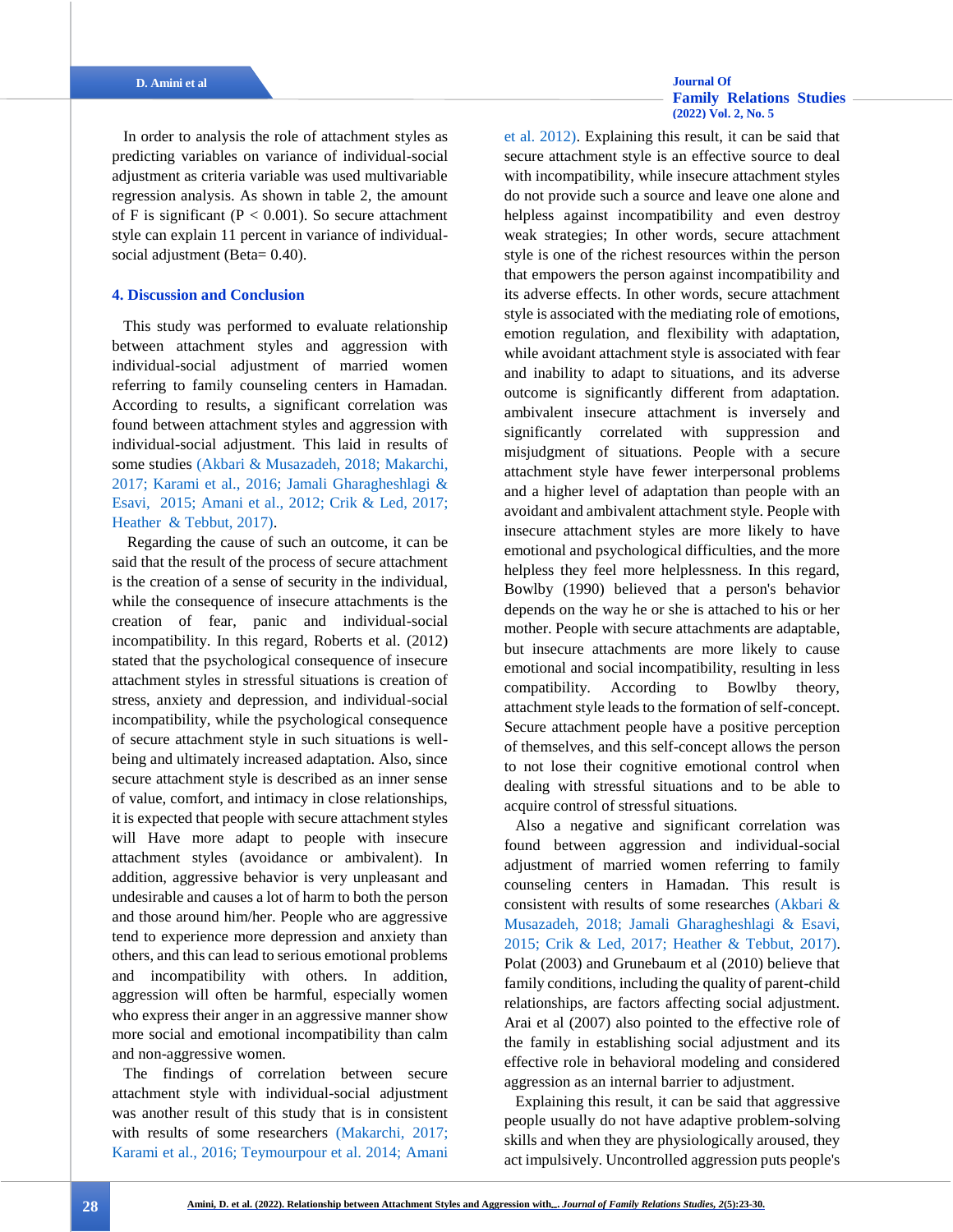### **[Journal Of](http://jhrs.uma.ac.ir/) D. Amini et al [Family Relations Studies](http://jhrs.uma.ac.ir/)  [\(2022\) Vol. 2, No. 5](http://jhrs.uma.ac.ir/)**

adaptation at serious risk and can prevent people from progressing and functioning optimally. Due to the interrelationships between aggression and incompatibility variables, those who are more aggressive also have high social incompatibility. By participating in aggression control training programs, these individuals can, in addition to cognitive reconstruction, acquire the required skills, react adaptively in a variety of situations, and improve their social relationships. according to the statements above, Today, many experts emphasize the importance of teaching anger management skills.

According to the results of the present research, secure attachment style and aggression had predictor roles on individual-social adjustment of married women referring to family counseling centers in Hamadan.

### **5. Ethical Considerations**

### **Compliance with ethical guidelines**

All ethical principles are considered in this article. The participants were informed about the purpose of the research and its implementation stages. They were also assured about the confidentiality of their information and were free to leave the study whenever they wished, and if desired, the research results would be available to them.

# **Funding**

This research did not receive any grant from funding agencies in the public, commercial, or non-profit sectors.

### **Authors' contributions**

All authors have participated in the design, implementation and writing of all sections of the present study.

# **Conflicts of interest**

The authors declared no conflict of interest.

# **References**:

- <span id="page-6-1"></span>[Agham Mohammadian Sharabaf, Hamid Reza.](#page-1-0)  [\(2014\). Incompatibility. Peyvand Magazine.](#page-1-0)  [173-170.](#page-1-0)
- <span id="page-6-8"></span>[Akbari, Zahra; Musazadeh, Tavakol. \(2018\).](#page-2-0)  [Relationship between aggression and impulsivity](#page-2-0)  [with social adjustment. Third National](#page-2-0)  [Conference on New Approaches in Humanities,](#page-2-0)  [Challenges and Solutions, Tehran: Payame Noor](#page-2-0)  [University.](#page-2-0)

<span id="page-6-12"></span>[Akhondi, Razieh. \(2017\). The relationship between](#page-3-0)  [perceived social support and social adjustment of](#page-3-0)  [students in Tehran. Master Thesis in General](#page-3-0)  [Psychology. Islamic Azad University of Khoy](#page-3-0)  [Branch.](#page-3-0)

[Doi:10.29252/hrjbaq.3.1.45](http://dx.doi.org/10.29252/hrjbaq.3.1.45)

- <span id="page-6-7"></span>[Allen, J. p. \(2014\). Attachment and adolescent](#page-1-1)  [psychosocial functioning.Child development,](#page-1-1)  [76, 1-14.](#page-1-1)
- <http://www.ncbi.nlm.nih.gov/pmc/articles/pmc1557707/>
- <span id="page-6-2"></span>[Amani, Rozita, Etemadi, Ozra, Fatehizadeh, &](#page-1-2)  [Bahrami. \(2012\). The relationship between](#page-1-2)  [attachment styles and social adjustment. Clinical](#page-1-2)  [Psychology and Personality, 10 \(1\), 15-26.](#page-1-2) [http://cpap.shahed.ac.ir/article\\_2658.html?lang=](http://cpap.shahed.ac.ir/article_2658.html?lang=en) [en](http://cpap.shahed.ac.ir/article_2658.html?lang=en)
- <span id="page-6-3"></span>[Bowlby, J. \(1990\). Attachment and loss: Vol.3. loss.](#page-1-3)  [New York: basic books.](#page-1-3)
- <span id="page-6-5"></span>Brown, J.D. (2012). Self-esteem and self-evaluation: [Feeling is believing. In J. Suls \(Ed\).](#page-1-4)  [Psychological perspectives on the self \(pp.27‐](#page-1-4) [58\): Hillsdale, N.J: Erlbaum.](#page-1-4)
- <span id="page-6-13"></span>[Buss, A.H. & Perry, M. \(1992\). The Aggression](#page-3-1)  [Question-naire. Journal of Personality and](#page-3-1)  [Clinical Psychology, 63, 452-459.](#page-3-1) [Doi:10.1037//0022-3514.63.3.452](https://doi.org/10.1037/0022-3514.63.3.452)
- <span id="page-6-4"></span>[Cassidy, J., Shaver, P.R. \(2003\). Handbook of](#page-1-5)  [Attachment: Theory, Research, and Clinical-](#page-1-5)[Applications. New York: Guilford. 1992.](#page-1-5)
- <span id="page-6-9"></span>[Crik, J.M., Led, D. R. \(2017\). Religion and adolescent](#page-2-1)  health – [Compromising behaviour.InJ.](#page-2-1)  [Schulenberg, J.Maggs, & K. Hurrelamann](#page-2-1)  [\(Eds.\), Health risks of and development](#page-2-1)  [transitions during adolescence \(PP. 444-468\).](#page-2-1)  [Cambridge, England: Cambridge University](#page-2-1)  [Press.](#page-2-1)
- <span id="page-6-6"></span>Feeney, J. A., Noller, P., and Patty, J. (2015). [Adolescents' Interactions with the Opposite Sex:](#page-1-6)  [Influence of Attachment Style and Gender.](#page-1-6)  [Journal of Adolescence 16:169–186.](#page-1-6) [Doi:10.1006/jado.1993.1015](https://doi.org/10.1006/jado.1993.1015)
- <span id="page-6-0"></span>[Ghamari vafa, Behrooz. \(2015\). The effect of](#page-0-0)  [cognitive-behavioral anger control skills training](#page-0-0)  [on anger, aggression and characteristics of male](#page-0-0)  [risoners in Hamadan. Master Thesis in Clinical](#page-0-0)  [Psychology. Islamic Azad University of](#page-0-0)  [Hamadan Branch.](#page-0-0)
- <span id="page-6-11"></span>[Harrell, R. L., & Strauss, F. A. \(2015\). Approaches to](#page-2-2)  [increasing assertive behavior and](#page-2-2)  [communication skills in blind and visually](#page-2-2)  [impaired persons. Journal of Visual Impairment](#page-2-2)  [& Blindness, 80, 794-798.](#page-2-2) [Doi:10.1177%2F0145482X8608000604](https://doi.org/10.1177%2F0145482X8608000604)
- <span id="page-6-10"></span>[Heather, K., & Tebbut, A.C.](#page-2-3) (2017). Parent-child [attachment in late adolescence. Journal of Youth](#page-2-3)  [and Adolescence, 25\(3\), 322-325.](#page-2-3) [Doi:10.1016/j.janxdis.2012.09.002](https://doi.org/10.1016/j.janxdis.2012.09.002)